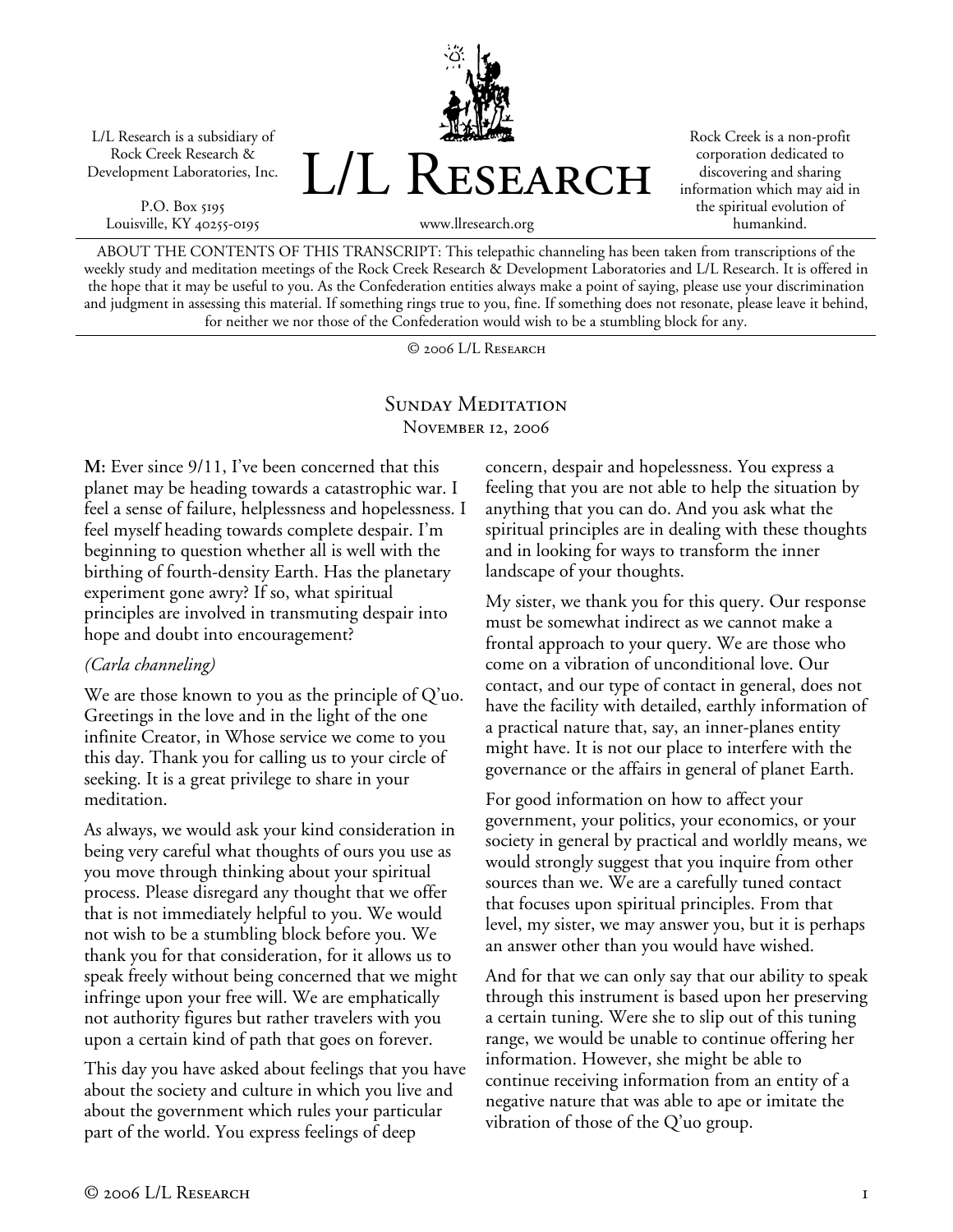We say these things to you so that you will understand if we do not roll up our sleeves and dig into the cleaning up of planet Earth. Indeed, my sister, we do not see that picture. Let us talk a bit about what we do see upon your planet at this time.

Firstly, you were concerned that there may be a conflagration caused by humans setting off bombs in a nuclear holocaust that would strip the planet of its atmosphere or, were it not so horrendous a conflagration, would simply cloud the atmosphere so that life upon planet Earth would become extinct from its inability to function in the new environment.

There are many peoples upon your planet who have access to such bombs and weapons of mass destruction and there are more who have the capacity to acquire them if they see the need. Therefore, my sister, your concern is valid. What shall you do then with that concern?

This instrument recently read an article which described an Hawaiian healing technique called oponopono.<sup>1</sup> In this healing technique, the healer never touches the patient and may not even see the patient. He may simply be told about the patient. This healing technique is intended to be used in healing mental illness, emotional distress and the criminal mentality. The healer receives all the information concerning the patient. He then looks within to discover that condition within himself. When he has found that condition within himself, he sets about healing that condition within himself. When he has healed himself, quite often the prisoner or mental patient is found to require no more medication or to have been healed of criminal tendencies.

The spiritual principle that is behind this healing technique is the very basic principle of unity. All things are one. It is interesting that we see all of you, individually and collectively, as enormously greater in substance than any other details of your Earthly environment whereas you see yourself as the smallest portion of an environment that towers above you, beneath you, and on all sides of you, making you insignificant, helpless, hopeless and full of despair.

We would encourage those who wish to make a difference on planet Earth to gaze at the planetary dysfunction and then to internalize that gaze and find the dysfunction within. It is not difficult for most humans to do. Both the one known as J and the one known as T were talking *(during the roundrobin discussion that typically precedes a Sunday Meditation)* about how easy it is to move from a mental and emotional attitude of unconditional love to an attitude of irritation and hostility when the catalyst of an unhappy and abrasive person breaks into the peaceful world of home and family.

What dysfunction is there in the world this day that might lead to the self-destructive and utterly irrational decision to set off nuclear bombs? What is that distortion but the belief that there is separation between people? How often, my sister, do you think that you will be able to work on healing that sense of separation between yourself and others that you see in the world's dysfunction?

We ask you to realize that we are speaking on the level of a causality that is far beyond the causality of worldly things. We are not saying that if you heal your sense of separation today, the world will change tomorrow. We are saying that when individuals who belong to the tribe of humankind choose one, upon another, upon another, to serve the love and the light and to refrain from fear, that attitude will spread. That emotional safety net will begin to spread out. And the more people that are doing this kind of work within themselves, the more the environment will shift on the inner planes in such a way that those who come after you will be able to do this work in consciousness more and more easily.

It is understandable that entities gazing upon the world scene would feel helpless, hopeless and despairing. Certainly, my sister, we, too, see the broken bodies of the children and other innocents carelessly killed by those who do not see that they and their brothers are one. We do not intend to downplay or shrug off the suffering of the world.

At the same time, we do see from a point of view which encompasses a larger pattern than you can see from within incarnation.

The fourth density is being born normally and in a healthy way. The efforts of many groups, including this one through whom we speak this day, have spoken of light and love and the word has been passed, more than perhaps you might realize, at the

 $\overline{a}$ 

<sup>&</sup>lt;sup>1</sup> Two good web sites for learning more about this healing technique are www.hooponopono.org and http://tribes.tribe.net/hooponopono.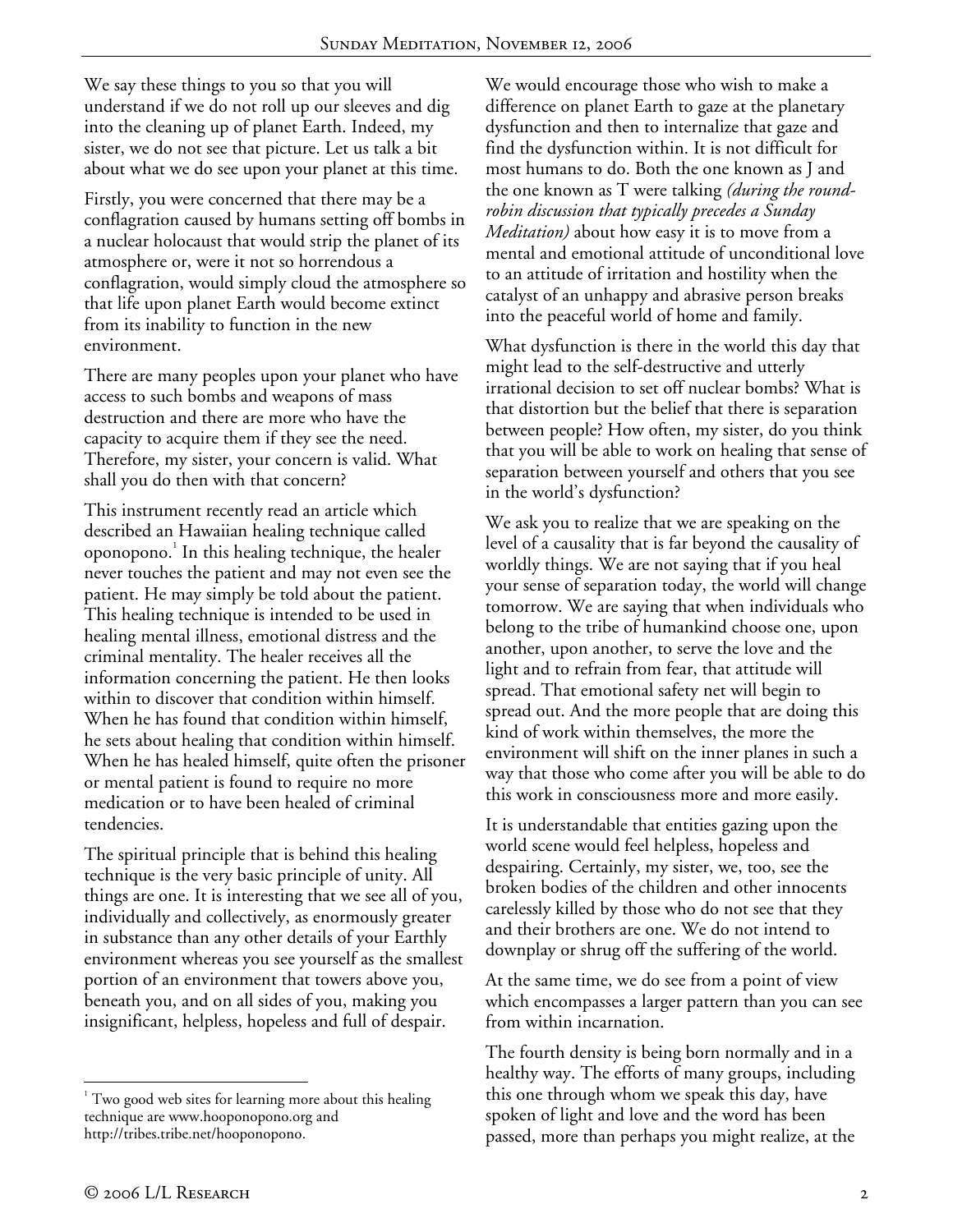grass-roots level, at the level of indigenous peoples; and at the level in civilized worlds of the first fumblings and reachings for something that has substance.

We see the world waking up to love. We see it beginning to identify the hunger that it has. We see it beginning to respond, love being reflected in love. There is great hope at that grass-roots level, below the radar of politics and empire.

We cannot tell you not to be concerned about politics, society, economics and culture. Depending upon your own judgment and your own free will, we encourage you and all entities to follow your heart, to define those gifts that you might feel to share with your society and your culture that might make it better. This is your free will and your good work to do if you wish it. What we are here to speak with you concerning is something far simpler and at the same time something far greater.

We come to tell you a story about love: love unconditional, love unlimited, love that creates and destroys. It is a simple concept: this one great original Thought of unconditional love creating the universe in order to know more about Itself.

If you can look at your experience in the context of the Creator's desire to gather experience and information about Itself, then you will see that the Creator is perfectly happy with you whatever you are doing and especially delighted with you when you are attempting to know yourself at an ever deeper level.

If a third-density experience ends not with a bang but with a whimper by humanity polluting its air and its water until it can no longer find a way to live, this will not overly trouble the Creator, for the Creator is gathering the information about the entire range of experience that is had by this population or tribe of humanity on the third planet from your sun. Indeed, if you were to destroy your planet, as has been done elsewhere in this solar system, on Mars, for instance, the Creator would still feel that it had received good information from you. Consequently, to the Creator you basically can do no wrong as long as you are authentically acting and gaining experience.

Now, to your own consciousness and conscience, you have much more accountability. For you sent yourself forth into incarnation with a plan. And

there is a part of you that is hoping day by day, as you go through your entire life, that you are on track with your mission, your plan, and your purpose.

There are those who attempt to nail down the nature of that plan. Yet you as a spirit did not plan specific activities. You planned opportunities and relationships. Those are the keys.

When you are tempted to feel helpless, hopeless and despairing, we would encourage you to remember that you do not need to relate to some idea of the Creator and please the Creator. Neither do you need to relate to the world and in some way please the world. In terms of your spiritual work, you have only yourself to please.

When you see before you your own statement, "I feel helpless; I feel hopeless; I feel despair," how [do you think] your highest and best self would respond to that complaint?

You see, my sister, the answers lie within you already. By merely encouraging your own process a bit, we believe you may see the answers flowing into place before you.

You are not helpless. You are a person of infinite power.

You are not hopeless, unless you choose to take that pose and stand as a statue, ignoring the movements of life.

You may well be despairing because you have allowed yourself to identify the illusion as the realest portion of your life. In actuality, in terms of spiritual evolution, that which occurs outside of your mind is food for the mill. The pay dirt of spiritual seeking lies not in circumstances but in how you choose to respond to them.

There are always reasons to despair. There are always reasons to be intimidated. That which this instrument calls the loyal opposition would be delighted to see entities give up those faculties of hope and faith that make people unreasonably optimistic.

We, on the other hand, would encourage you to see that if you choose to stand knowing who you are, your feet planted upon the soil of your life and your experience and your arms stretched in praise and thanksgiving to the Creator of all things, you are a person of great power.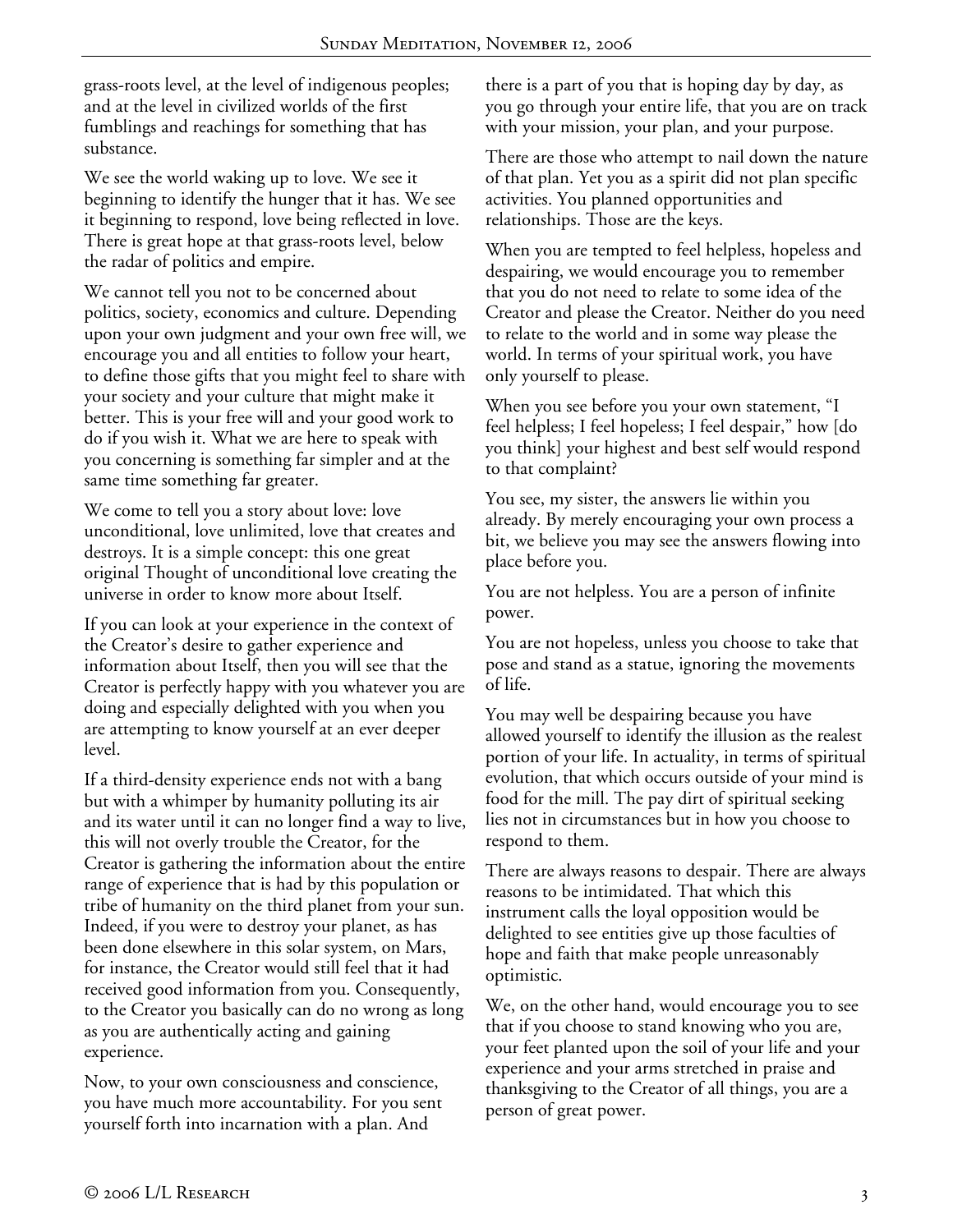If you so choose to adopt and embrace faith, no suffering can break you, for you choose the truth and all else is illusion.

If you choose hope, those wings shall fly you where you need to go.

For each entity, morale and attitude are a matter of choice. There is no limitation which can keep an entity from grooming and settling his own mind and his own heart along the lines of peace and joy and thankfulness if he so desires to seek those levels of being within himself. And, my sister, as each entity does these things, so the world will change.

May we ask if there is another query at this time?

**M:** We see a lot of lies and corruption in government in these times. What spiritual principles are involved in holding a vision of peace in the face of rampant corruption?

We are those of the Q'uo, and are aware of your query, my sister. There is a saying among your people, "Power corrupts and absolute power corrupts absolutely." This tends to be a true statement.

You may see power in one of two ways. You may see power as coming from the outside in or you may see power coming from the inside out.

The power that comes from the outside in is the power of government and authority, the usual suspects in your world. There are many ways in which people can be persecuted by authority figures. You have seen evidence of many of these kinds of persecution. You recoil before the stink of empire. It is understandable that you would see this power as being very vast and hanging over you somehow. This is the way of things upon the level of consensus reality.

We are witnesses to another kind of power. It is not the power that changes governments or topples armies. It is not a power that has weaponry or clever disguises or plans and protocols.

The power that comes from the inside out is the power, firstly, of knowing who you are and, secondly, of emptying out the content of who you are to the extent that you are able to follow the changing currents and eddies of the present moment.

We would encourage you to see yourself as a lighthouse. The lighthouse lights its lamp and keeps its windows transparent. It gives to that lamp the power to turn in endless circles, so that those coming in from the open water may see the rocks and avoid them and come to a safe harbor. A spiritual lighthouse has its own kind of light and when you become aware of the power of your beingness, you may, if you wish, consciously become that kind of lighthouse that radiates love and light into the spiritual space around you.

All the speaking that you might do is not onethousandth as powerful as the focus of your very nature when it is focused upon unconditional love. Let your answer to fear be an openhearted, sunny, carefree, joyous, confident feeling of love and rightness. Develop that environment within yourself: lightening up, looking for the laughter, looking for the fun.

And although the world may seem to wag on as before, no better and no worse, do not be deceived. What you do within the precincts of your own sacred heart and mind affects your world. Please know, my sister, that people by the millions are asking these questions, coming to this same kind of conclusion and taking up the power that is theirs by spiritual birthright.

May we ask if there is another query at this time? We are those of Q'uo.

**M:** I am concerned that people on planet Earth do not have good information and that their ignorance could jeopardize the entire planet. Ra said of those unawakened beings in their third-density experience that, "To those who wish to sleep we could only offer those comforts designed for the sleeping." What if Earth's sleepers endangered the entire planet by creating the conditions which could precipitate nuclear war by failing to counteract the control that the service-to-self leadership exercises on such a wide and pervasive scale?

We are those of  $Q'$ uo, and are aware of your query, my sister. We have no pat answer for you in this wise except to assure you that there are avenues of information available globally to those civilized entities who are equipped with electricity and computers. The amount of information available to those who have access to your internet is astronomical.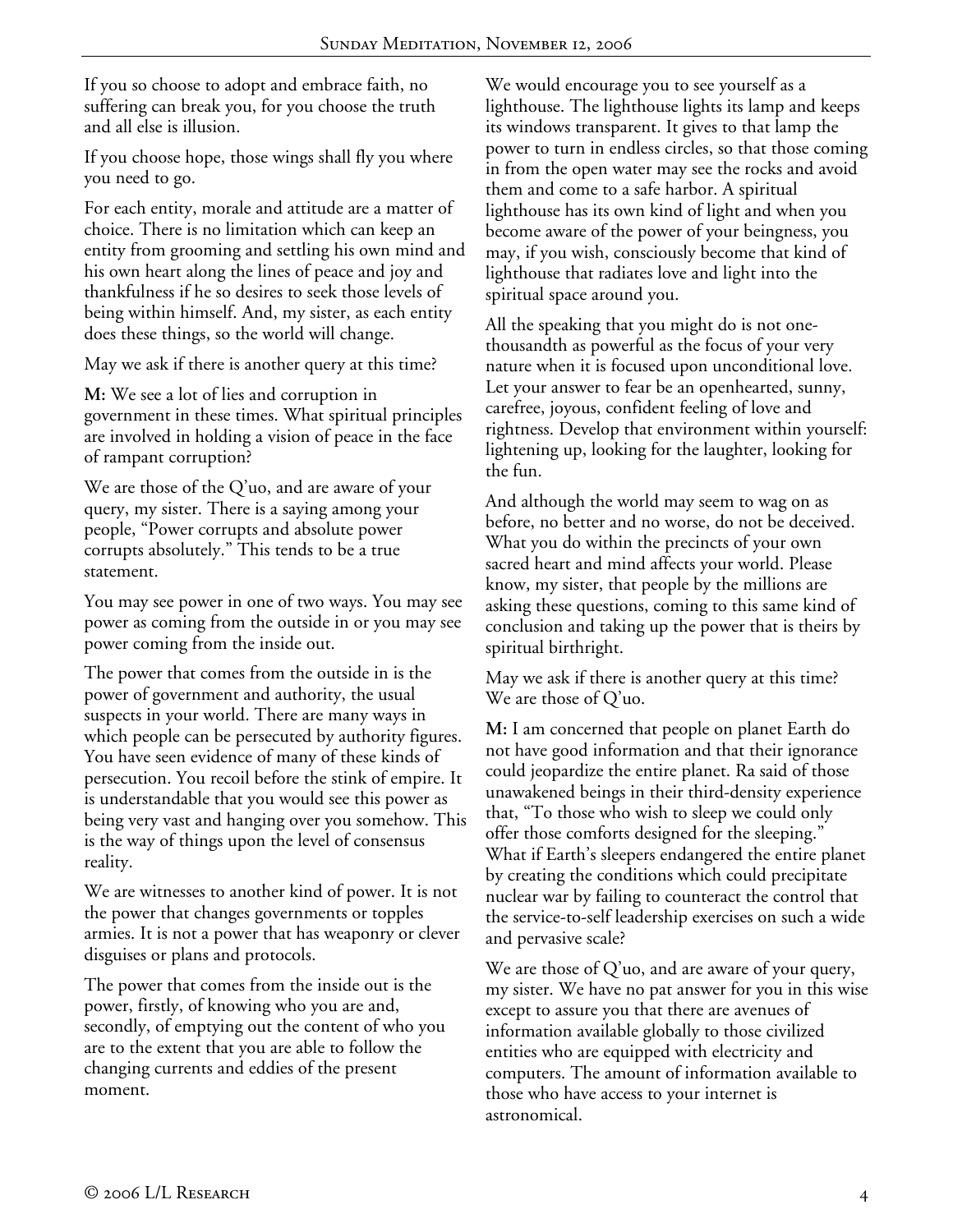The information is available for those who seek it. The Earth is not being threatened by those who do not seek. The patterns which present themselves to your eyes at this time are strong patterns that have repeated within your history quite a few times. They are patterns of empire: the gathering of resources, the subjugation of peoples, and the turn of the wheel, so that the conqueror becomes the conquered, and another world balance of power is set up. This wheel has turned before. It shall turn again. We would suggest, my sister, that knowledge is not the problem. Indeed, there is only a problem within the illusion.

It is difficult to communicate in words how helpful it is to release worry and concern. These energies are energies of exhausting power. They rob you of your natural optimism and confidence. It may seem that we are suggesting that you turn your back on the facts and dwell in an ivory tower. We do not intend to suggest this. We intend rather to suggest that you love the world and accept it as it is.

Once you have chosen that fundamental attitude of loving the world no matter what, then it is not going to unbalance you to investigate as much as you wish into the structures of politics, economics, social living, culture and the formation of myth. Learn all that you can.

Absorb and consider and mull over information as long as you wish, as long as you are able to do this within the context of loving that which you understand ever better. Understanding is a positive thing. When you gather information so that you can find more things about which to worry, then you have begun to take the world too seriously.

May we ask if there is another query at this time?

**M:** I want to alert people to the information they don't have, but I am concerned about preserving their free will. What spiritual principles are involved in desiring to share information which may open their eyes to the reality of the planetary game without a prior request to do so?

We are those of Q'uo, and are aware of your query, my sister. The spiritual principle involved in communication of ideas is what this instrument would call the Johnny Appleseed Principle. All thoughts that you feel are helpful and useful for others remain so only in your own mind, just as other people may tell you all manner of things which you do not find relevant or interesting. So you may talk until you are, as this instrument would say, blue in the face without ever making sense to anyone else or doing them any good.

Spiritual information is sensitive to context and environment. You cannot simply take the world by the throat and say, "Listen to me. I have information that is helpful." Those who force information on others are acting in a way that they feel is helpful, yet, in effect, it is service to self, for they are teaching what they believe is good for you without regard to what you think about it or how you react to it.

The Johnny Appleseed Principle is one of dropping seeds. This instrument, for instance, and the research group with which she is associated, maintains a website with thousands of transcripts and speeches that this instrument has created through her work throughout several decades. It lies there, waiting to be found by those who have a spiritual impulse. Many, many other beautiful and inspiring sources of information also lie waiting. There is no shortage of information.

We ask you to rest your concern and internalize that desire to help so that you see the very living of your life as an emblem and a symbol of the living of the life of the world.

Consciousness is not yours alone. You share the innermost identity of yourself with all that there is. Walk, my sister, out of the small rooms and dim hallways of fear and come out into the outdoors of wind and water and fire and earth.

Come from the local to the infinite.

Come from the world of detail to the world of the four directions, the elements, and the powers.

Come to the great cross of life: the vertical reach to the infinite; the horizontal reach within incarnation to loving and being loved.

And know that it is in the little things that you shall create a new heaven and a new Earth.

May you do each little thing as if it were a great honor and privilege!

May you shine as the lighthouse you are!

May we ask if there is another query at this time?

**Jim:** Not from here.